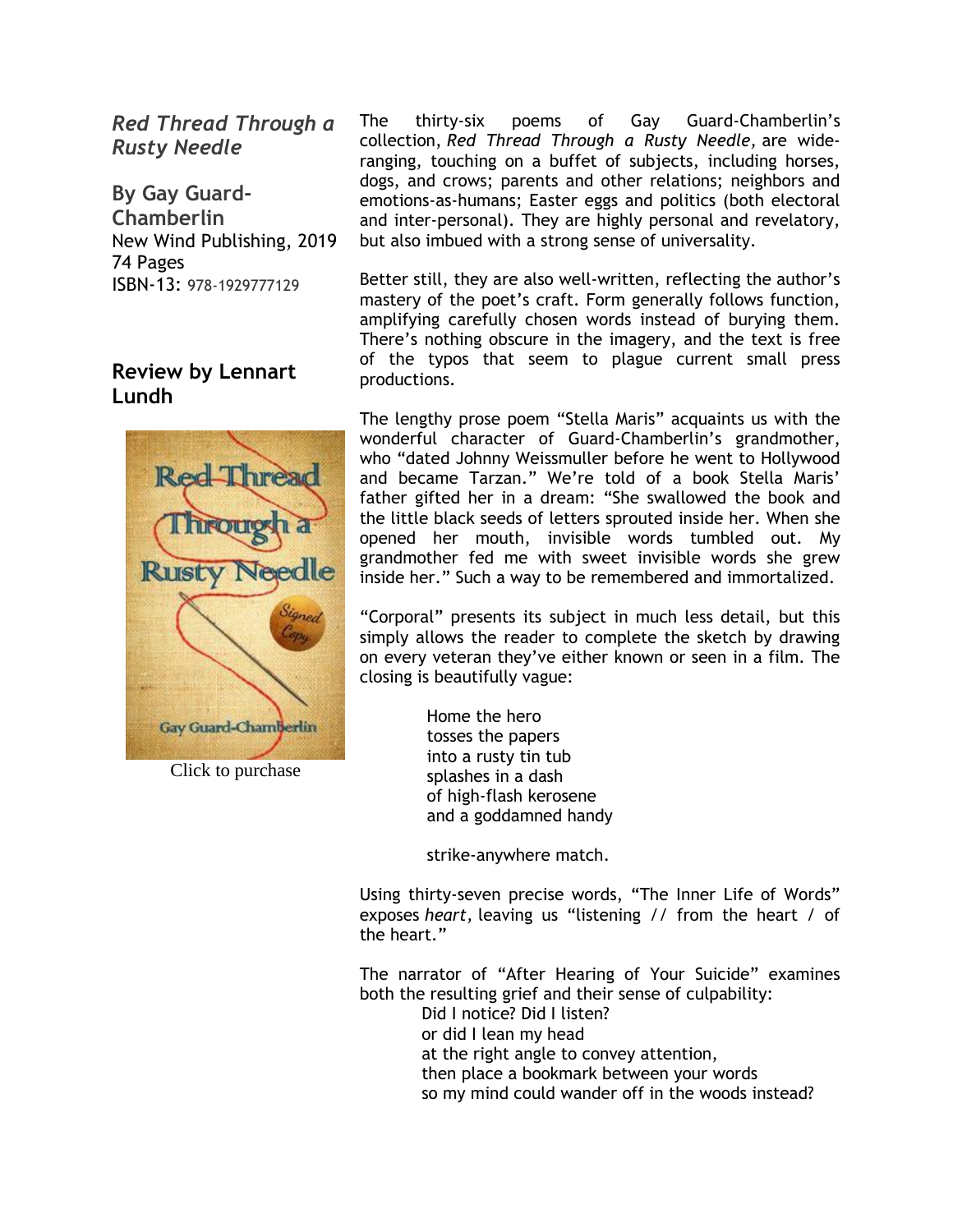For readers who have lived in rural or smaller urban towns, "Shift Change" (p. 21) holds a most relatable, and carefully alliterative, verse: "Street lamps would flit on and off, fitful, / forgetful, an erratic glimmer along darkened / streets neonlit by a few small shops."

Out of fairness to the reader, enough; there's not a single piece here unworthy of being pointed out. In the end, despite deeply plumbed wells, these are surprisingly gentle poems. There are no eruptions of anger at others or the narrator's memories. Instead, there is honesty in these poems that is careful and caring. Out of fairness to yourself and the poet, add a copy to your library.

====== About the reviewer:Lennart Lundh is a poet, shortfictionist, historian, and photographer. His work has appeared internationally since 1965.

Posted June 1, 2020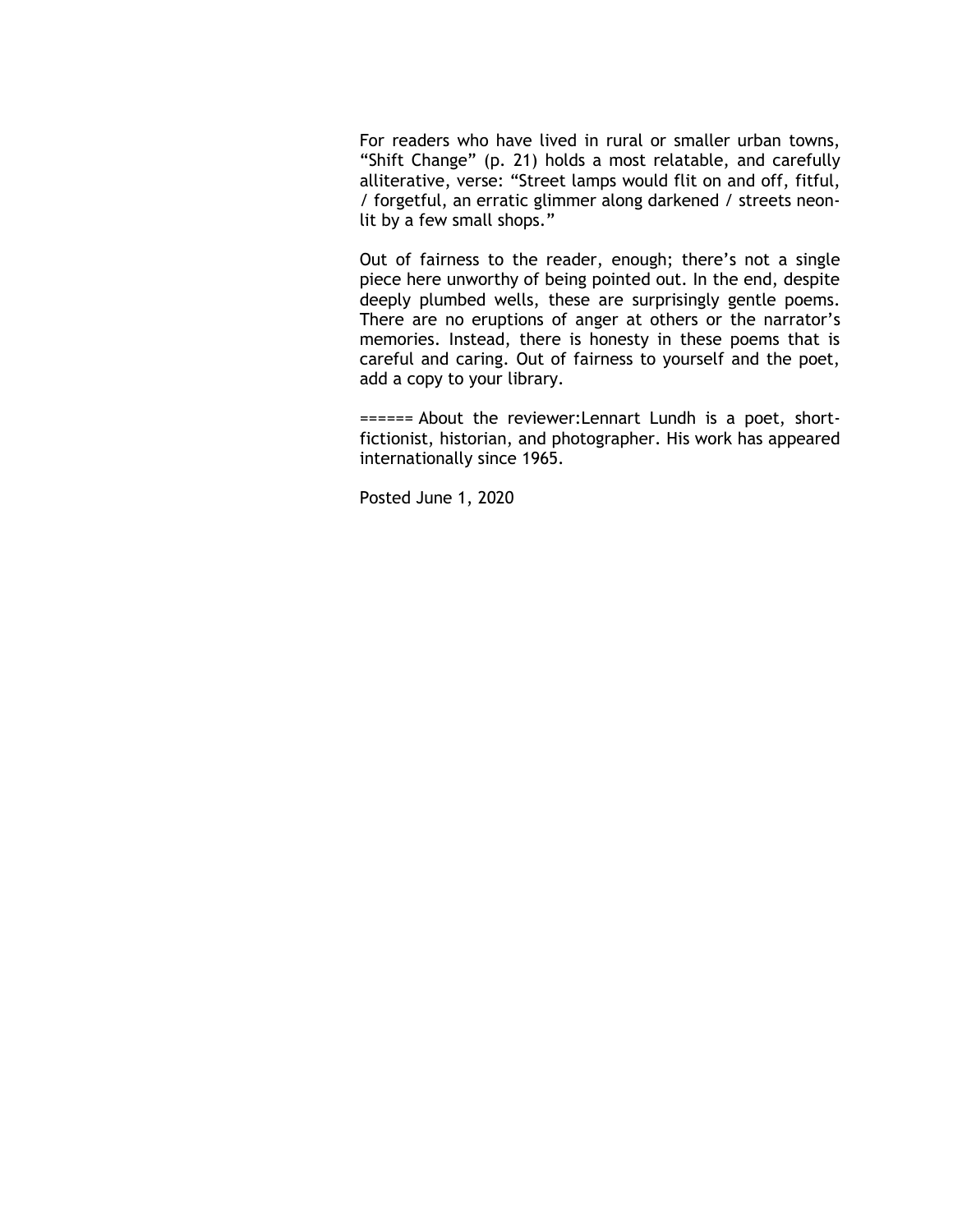### *Hand on my Heart*

**By Anara Guard** New Wind Publishing, 2019 66 Pages ISBN-13: 978-1929777136

## **Review by Lennart Lundh**



Click to purchase

In its thirty-six free-verse poems, Anara Guard's collection, *Hand on my Heart,* unflinchingly approaches the narrator's personal and public lives, complete with joys and tragedies both mundane and spiritual. Serious and direct, Guard consistently fills her ruminations with wonderful images. The language is clear and carefully chosen, the subjects and references cross-generational.

"Yes, She Knew" speaks to Yeats' "Leda and the Swan," answering what the poet sees as its central question quickly and directly, following with vivid imagery as proof:

 They flew above the forests heaving with rain, and she watched the flamingos dance their pink seduction. She saw the deserts, scraped clean to the bone.

In contrast, ">45" answers its question, "*What is greater than forty-five?"* by way of a clever, and clearly political, list poem that always and never names its subject:

> Bottles of beer on the wall Cards in a deck, even after we remove all the jokers

 Colors in the big box of crayons Native American nations

before concluding, "what is greater than 45? // *We are."*

After "Hole in My Head" reminds us of the fragility of memories ("Where is that word? / I need it to fill a hole / in my heart."), "Regret" warns, through their similarity to a garden, against failing to deal with them in time:

> I have waited too long to prune and my roses have grown tangled and straggly. They resist all efforts to tame them now.

Miscarriages and drownings. Recycling. Love, with its resilience or departure. The inevitable growth of a child and the lessons contained therein. *Hand on My Heart* is a marvelous gathering of Life's examples to us, deserving from start to finish of your time.

===About the reviewer:Lennart Lundh is a poet, shortfictionist, historian, and photographer. His work has appeared internationally since 1965. Posted June 1, 2020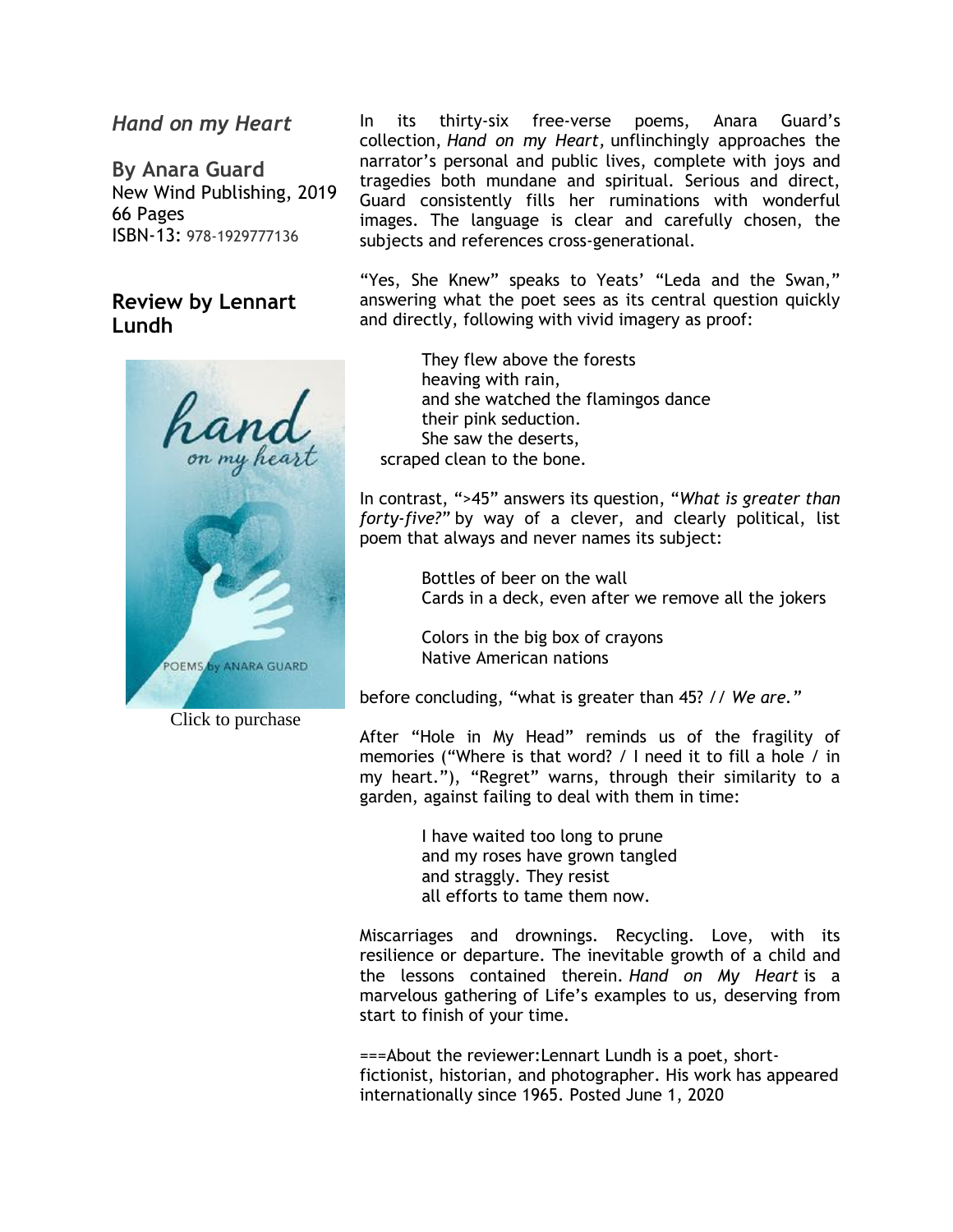*In the Dark, Soft Earth* Poetry of Love, Nature, Spirituality and Dreams

**By Frank Watson** Plum White Press, 2020 231 Pages ISBN-13: 978-1-939832-20-7 ISBN-10: 1-939832-20-9

# **Review by Mary Beth Bretzlauf**



Click to purchase

I was given an Advanced Reader Copy of this book due to be released later this year. Having one of the first looks at this collection is like opening up a journal found hidden away in a cave forgotten by man for centuries. When you open this book, you are greeted with a welcome – a contemporary haiku – a road sign as we travel through these pages.

> *finding meaning in the subtle underpinnings of this soft earth*

I picture Frank Watson writing from a mystical castle, rooted in the dark, soft earth and yet soaring into the sky. Wistful, he watches the journey of his silhouetted love sailing above the water. That is the imagery that wrapped around me as I read the book. If you want to be taken away to an ancient world, learn of old, lost love, then this is the poetry book for you.

Artwork accompanies much of the poet's work in this publication. The visual art compliments the poems that speak of another place, another time. While much of the artwork is in the public domain, other were used by permission.

The book is broken up into ten books.

 Within the Weeping Woods Between Time and Space Assembly Required Percussion Mind A Dance Between the Light Beneath the Raven Moon **Omens** 

 An Entrance to the Tarot Garden Across the Continents Stories Before I Sleep

So much of nature and time are a part of this collection. You can almost feel the earth, sand or moss between your toes as he leads us into the glimpses of his world that he allows us to see. I expect to smell the earth, be enshrouded in a cool mist from the sea. In the poem *Fossils*, Watson writes:

> *in two thousand years they will find an oak fossil with the lovers' names*

and in the poem *Rhythms*, the last stanza gives us another glimpse:

> *in this country made of trees*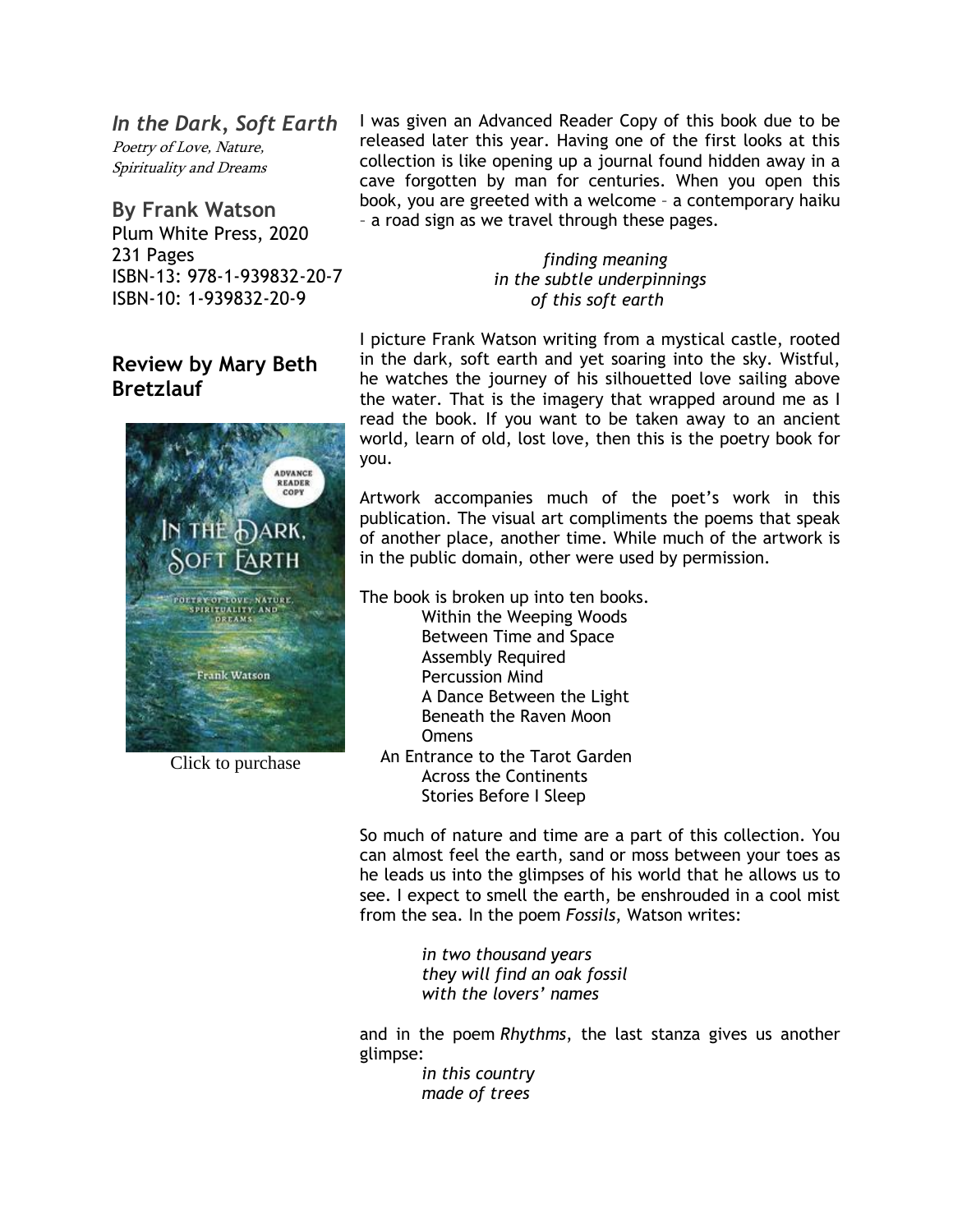#### *the music sleeps between the leaves*

I found Book 8, entitled 'An Entrance to a Tarot Garden' to be the most interesting – bringing to life the soul of the characters from the 'High Priest' to 'Death', to 'The Countess'. Having the artwork next to the poems adds that extra dimension for contemplation.

This is definitely a book to read at your leisure. A few of his poems make sharp changes that distract the reader. Many of Watson's poems will lift you in a fanciful journey with that long-ago lover for which he still pines.

*Still* **By Mary Jo Balistreri** FutureCycle Press, 2018 94 Pages ISBN 978-1942371588

# **Review by Mary Beth Bretzlauf**



Click to purchase

*blazing firewood… be drink cider with a bite*

So begins my journey into the still life this book represents. Yet, her poems paint anything but stillness.

I read *Still* by Mary Jo Balistreri twice before I felt I could share my experience with you. I felt that I had met an instant friend and I wasn't ready to share her with you just yet.

I'm just going to put it out there - Mary Jo is a marvel to the world. With her musical and artist souls braided together, she vrafted a collection that had me soaring and diving into the pictures she painted for the reader with her lyrical words.

Even now, I am longing for the beaches at sunrise, to imagine myself painting with Van Gogh as my inspiration. I feel a need to enter her world again.

She took me on a journey – of young married life with all its gushy love, of sadness scattering like weeds coming through the cracked pavement. Of silent hours where our minds are anything but silent, but chasing the unattainable, dreaming of another life and shouting at the world.

Her artist's eye pulled me along as she wondered of Van Gogh and how colors were his words in "Dear Vincent". She weaves concertos with colors in "Improv Blue"

"Without A Voice" is a rallying cry to women to not remain silent, still – that we must speak. It is a timely message to all generations of women. She ends it with this line: *at what point in speaking the language of silence do we become a quarry of stone?*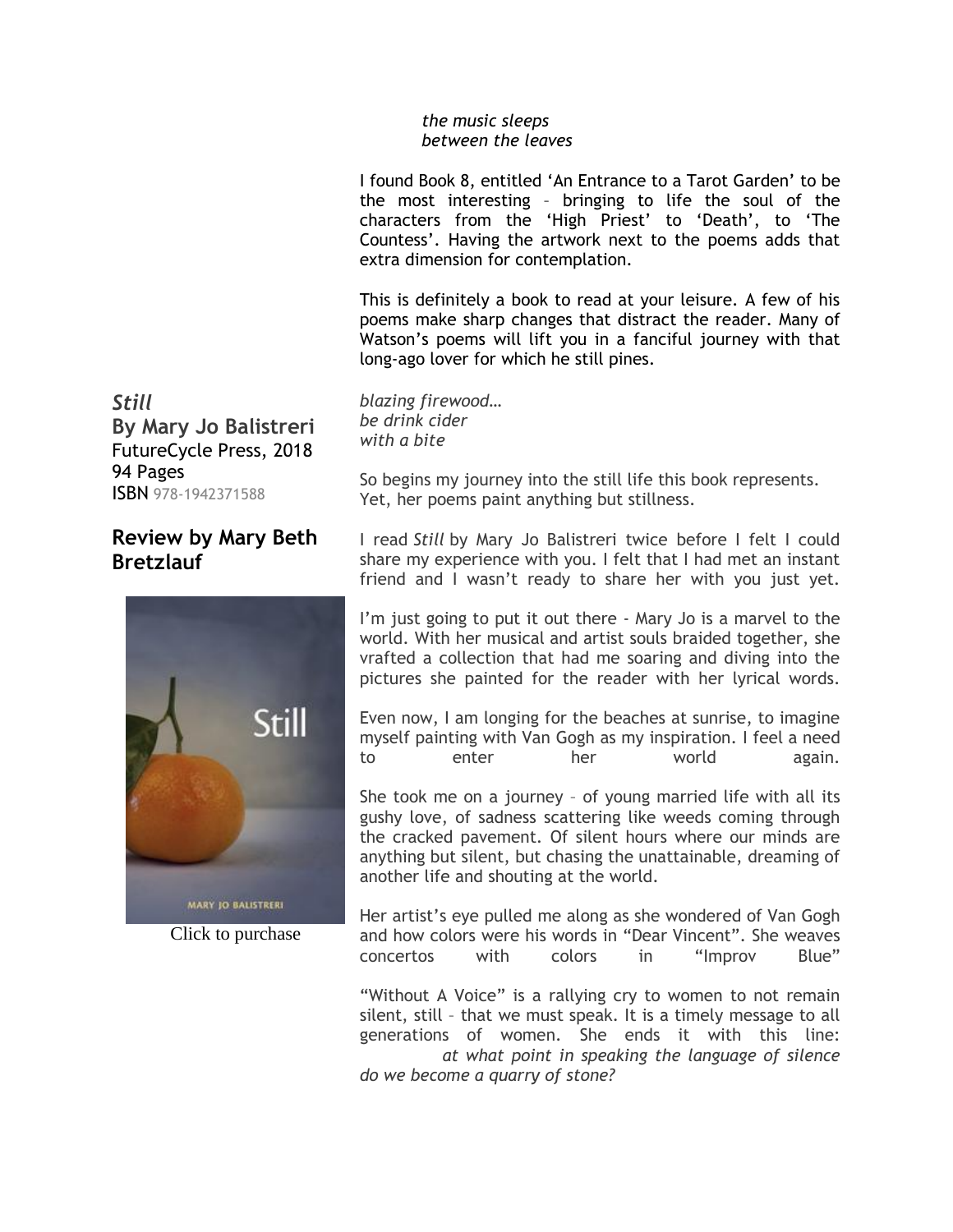In "How to Deal with the Dead" I am comforted with the knowledge they are still among us – so helpful to me since I lost my father a few months ago.

I would write about more of her poems inside the covers of *Still* – but I want you to feel them for yourself. You won't look at colors the same again, especially, orange.

Award-winning Poet and Author Mary Jo Balistreri has written a book that you'll keep coming back to on your bookshelf. *Still* is an adventure to read with many experiences we can all relate to. The poems are like stories. At times, she speaks of sorrowful experiences–from cancer to family illness/deaths, but she always comes back to hope for the opportunity of beginnings, appreciation, and gratitude for the beauty of life that surrounds us.

Here is one poem:

#### **Waiting for The Light Rail by Mary Jo Balistreri**

She sits in an alcove of light and dark, a pause between coming and going. She's an empty bench, a blank sheet of paper, a sign askew, a mouthful of air, a pencil in hand, and the *now of now.* In the spaciousness of release, her mind fills with words, the words become flesh, and a cement shelter melds with the loam of a thousand fields, fragrant as the fleshy blooms that dangled from her father's pear trees. Now on the cusp of summer, the wind ruffles her hair, rustles leaves she cannot see, carries the whistle of the oncoming train and is the breath that writes the living poem, intertwined, inexhaustible.

Balistreri has a talent for poetic imagery with consummate sensory appeal. Her elegant language is music with her background as a professional musician.Here are some of my favorite lines from a variety of poems:

• In the waning light, beech trees along the river/ morph into pillars of a faraway temple.

• frosted window panes/ spangles of dreamscapes/ like antique lace

• wings flicking just slightly upward before/graceful, gangly legs drop down into courtships of bows and leaps,/jumps and pirouettes.

• The last sunflower in the barrel/ closed its petals this morning/ragged cloak faded

*Still* **By Mary Jo Balistreri** FutureCycle Press, 2018 94 Pages ISBN 978-1942371588

# **Review by Charlotte Digregorio**



Click to purchase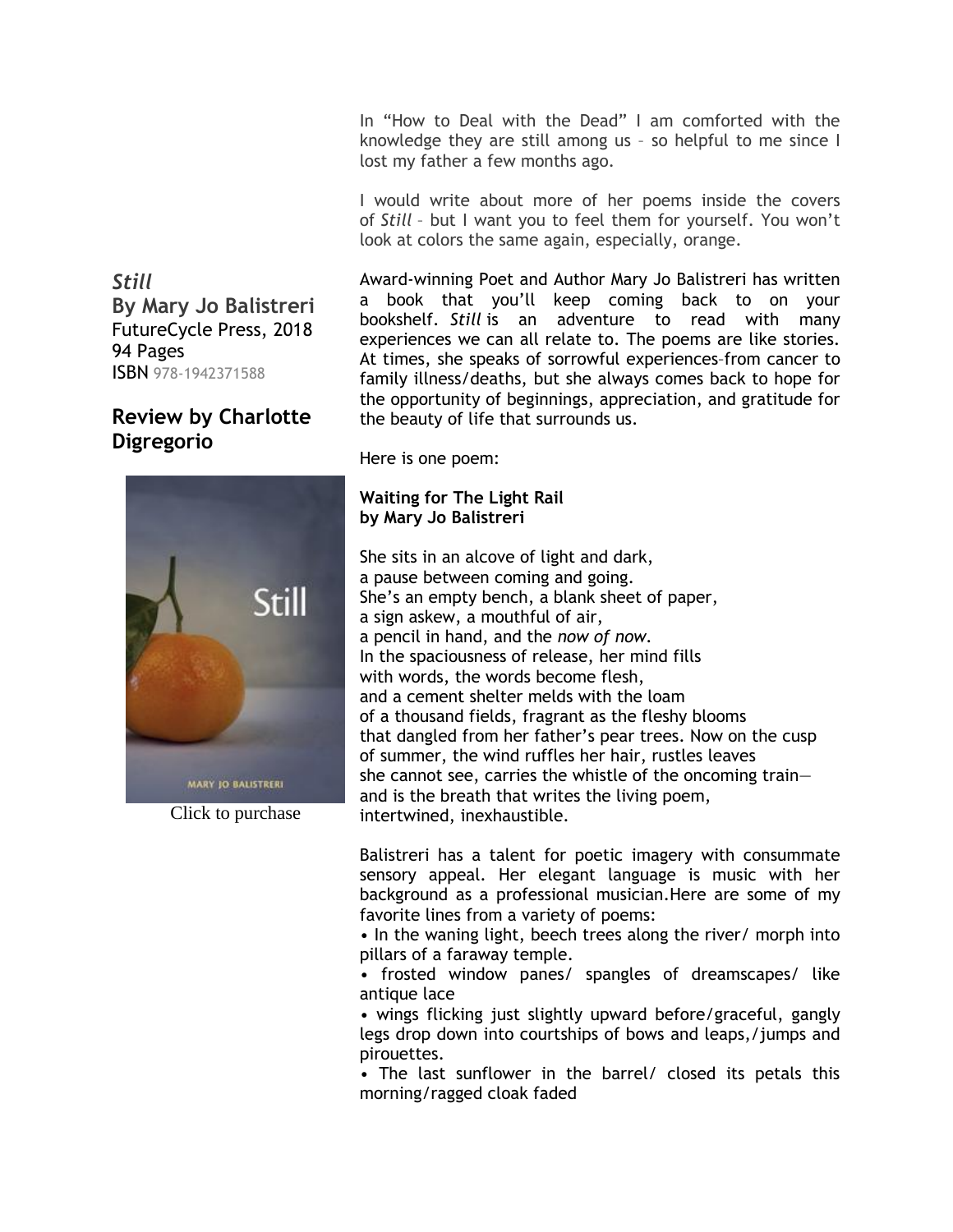• the diamond-dazzle or sheen of light/ swallowing sailboats in its maw.

• Let your eyes rest where the red of winter wheat/flames in a prairie you thought bare

• I inhale marsh and musk./The plonk of a carp emphasizes the silence

• the silver-gray splay of light after storms,

• my father, who doesn't recognize my face./Sometimes he hums snatches of songs,/but he has lost the key,/his shadowed smile uncertain.

This is a book that poets and non-poets will appreciate. It will encourage everyone to notice the beauty around them, and to capture and write about it. Highly recommended for yourself or to gift to others.

*Everblue Soul* **By Gregg Dotoli**

Subterranean Blue Poetry Imprint, 2019 64 Pages ISBN 9781099564178

## **Review by Mary Beth Bretzlauf**



It is clear from the start that poet Gregg Dotoli knows his heart. So many of the poems are love poems. His euphoric love for an individual, and the crushing of the heart at the end of a relationship is clear but so is his love for this earth. That is the key to his poetic soul, I think.

There are several poems that refer to his youth, the coming of age in the 1960's and how the Vietnam War changed so much of what he and his generation thought. In *Come on Dream,* I feel the urgency to find the REM state to seek the solace that you only find in dreams.

There are so many poems that resonated with me – the anguish in *Last Dance (Climate Tears)*. The pain of losing Nature in such a reckless manner is so devastating to him that you are bereft as well after reading some of these poems. Other poems, *A Sense of Scent*, *Grace Gifts*, and *Seeds* also grabbed me.

I found a couple of poems lost behind a black page and a few pieces of artwork that seemed too dark. I was left wondering what the original piece really looked like.

All in all, this was a poetic journey that kept me turning the page.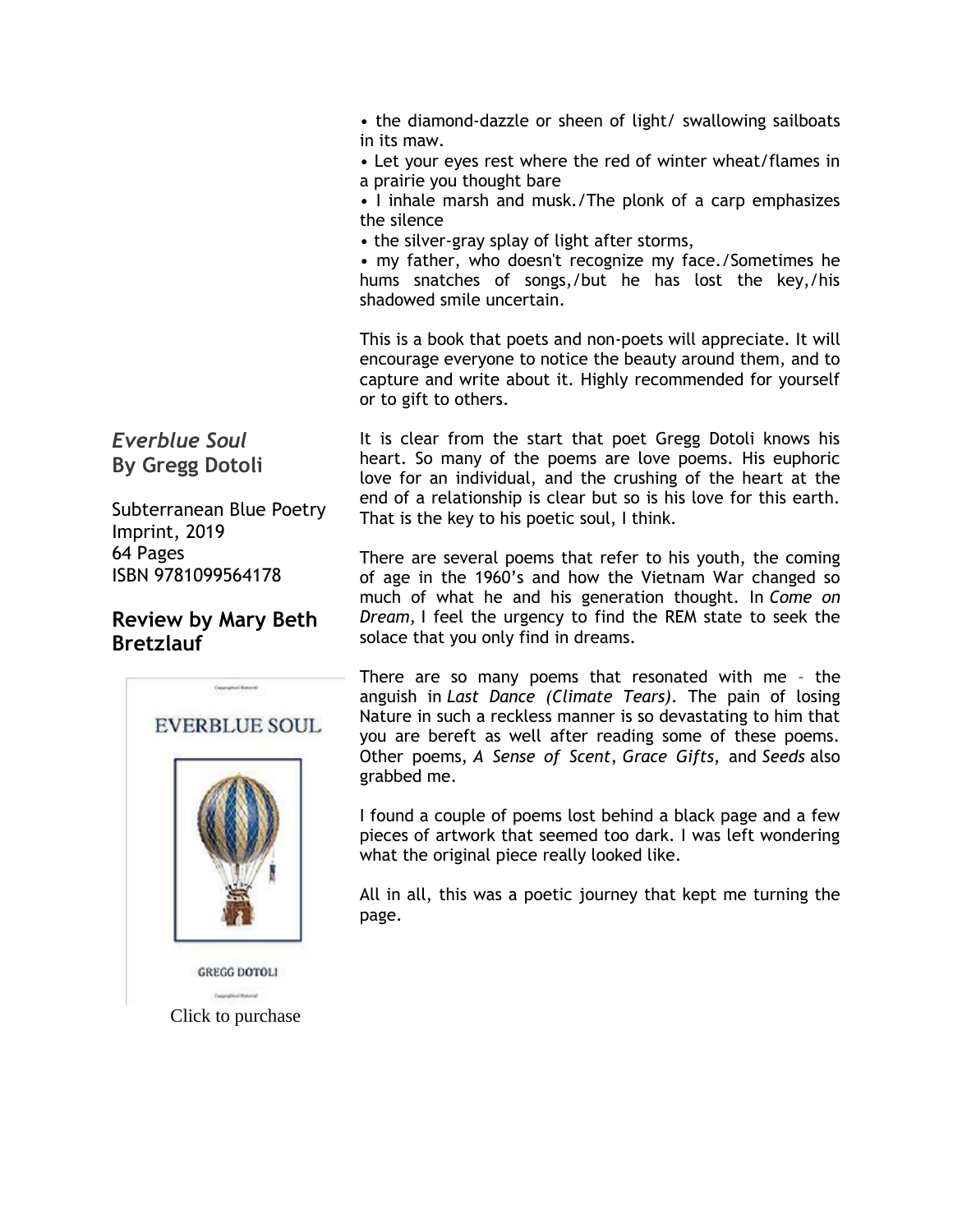*Book of Poems* **By Barbara Garay**

Self-published; available on Amazon.com 143 pages ISBN: 978-0578458663

Review by Mike Freveletti

**Beneath The Surface: A** Beneath the Surface, by Barbara Garay, is a collection of poems with strong personal narrative focused on trauma, love, and respect for the adventure of life. Garay mentions the influence of thinkers such as Nietzsche, Kierkegaard, De Beauvoir, and Levinas. I found I didn't need to be well versed in philosophy to enjoy what this collection had to offer.

> The collection is broken into five thematic sections: Roots, Love, Heartbreak, Inner Struggles, and Resilience. The poet has, with the help of a photographer, interspersed black and white photos, which lend to the earnestness of the collection and further accentuates the mood of the poems. I have never

*RAPRARA CARAY* 

Click to purchase

been a huge fan of rhyming poetry, but I do understand its place in the genre, and I can appreciate it when it's done well. Reading lines like *"beneath the stars/measuring/the depth of our scars/ruminating/on our immanence/while losing our innocence,"* you see a poet who understands pacing and how rhyming can be deployed in a way that's pleasant to read, even out loud.

I couldn't help but feel like I was reading a memoir in verse. A memoir is only as interesting as the subject who's decided to let us in. When you're treated to emotional, heartfelt writing about someone else's experiences that could've only been shared through the poetic medium, I think that's an extraordinary honor. I was offered a window into the mind of the poet talking about abuse and its ability to stick in the psyche like a parasite in the poem "Abuse": *"she hides/inside her mind/and prays for a hand that's kind/but continual silence/* . . .*"* You feel the difficulty of being heard, and when the poem ends with, *"with ashen waste/that is still felt/inside her mouth/this-very-day,"* you get to see poetry as the perfect vehicle for the things we need to say but are sometimes unsure how.

As I read the collection, the one word that continued to flash in my mind was *cohesion*. Poetry collections that claim some connective tissue between poems sometimes fail in telling a story, but with this book, I felt I had gotten my beginning, middle, and end. Cohesion is not always something I require in my reading, but the author was successful with this group of poems.

Garay's introduction describes poems as snapshots frozen in time, and she's right. *Beneath the Surface* gives us a moment in time full of instances, feelings, and reckonings, all of which help us understand how each is a factor in the understanding of who we really are. She tells us a story in short bursts, which makes connections with our lives, while trying to better remember all the details therein. *"We endure, we*